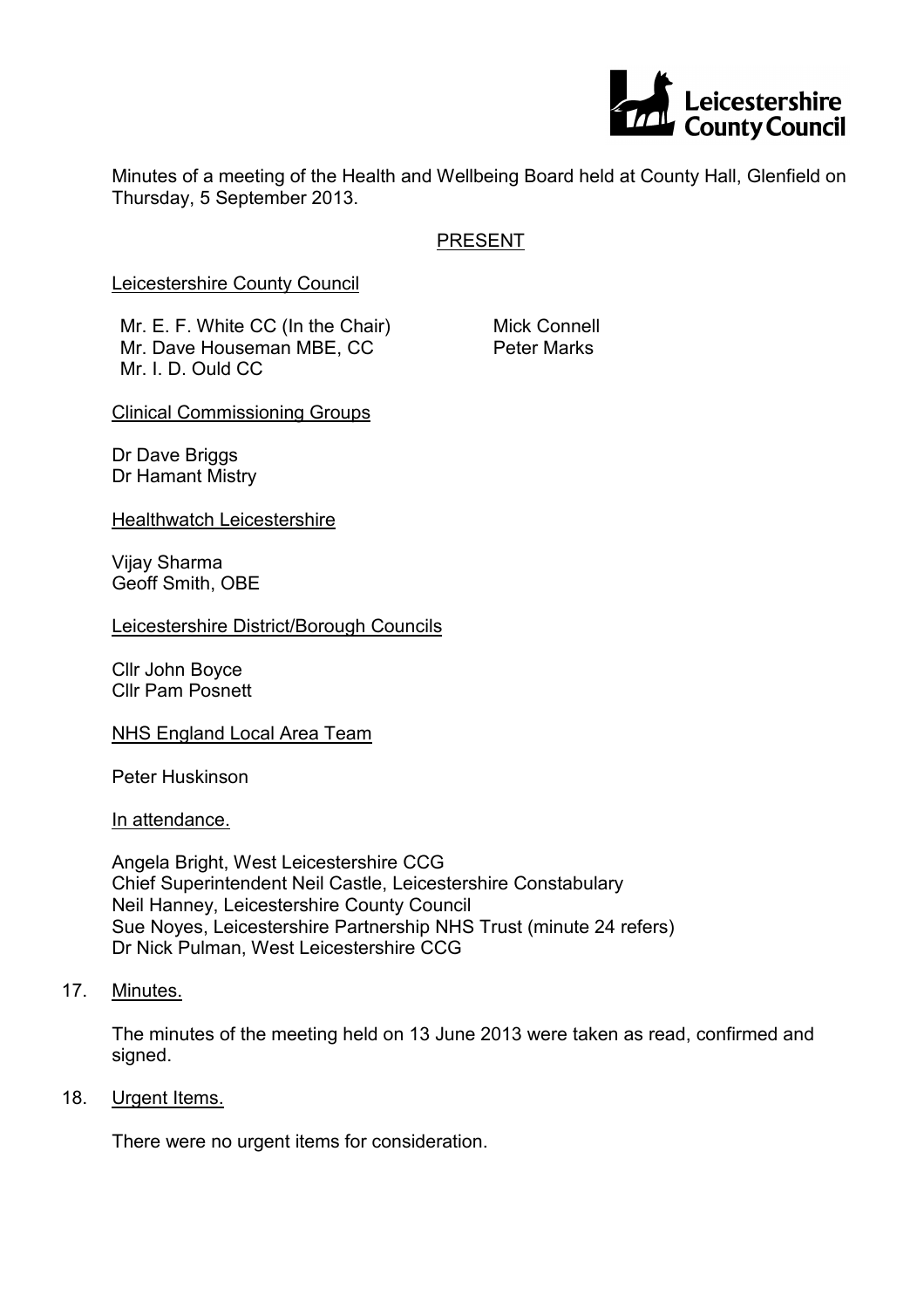### 19. Declarations of interest.

The Chairman invited members who wished to do so to declare any interest in respect of items on the agenda for the meeting.

Mr I D Ould CC declared a personal interest in all items on the agenda as he was a Governor of George Eliot Hospital NHS Trust.

Geoff Smith OBE declared a personal interest in all items on the agenda as he was a Patient Advisor at the University Hospitals of Leicester NHS Trust.

#### 20. Position Statement by the Chairman.

The Chairman presented a position statement on the following matters:-

International Developments

Dementia;

The Impact of the Earthquake in Christchurch, New Zealand, on System Redesign and Integration in Health and Care Services;

National Developments Berwick Review: "A promise to learn; a commitment to act"; National Review of Congenital Heart Disease – Update; Integration; Promoting Innovation; Consultation: Caring for our future: implementing funding reform;

Local Developments CQC Report on the Adult Mental Health Services at the Bradgate Unit; Introduction of the 111 Number; Update on information sharing between professionals.

A copy of the position statement is filed with these minutes.

#### 21. Health and Social Care Integration.

The Board considered a report of the Director of Public Health which provided members with the national context regarding Health and Social Care Integration. A copy of the report marked 'Agenda Item 5' is filed with these minutes.

At a local level, an Integration Executive was being established for Leicestershire. This would replace the Health and Wellbeing Board Steering Group. The integration of health and social care would also be the subject of the Development Session on 27 September. It was suggested that the patient voice should be represented in any work carried out on local integration as the focus would be providing better value for service users.

It was noted that changes to the structure of the Health and Wellbeing Board might be necessary to enable effective integration on a number of levels and the suggestion that the major NHS providers be represented on the Board was supported.

On a sub-regional level, the Better Care Together workstream could potentially lead on health and social care integration.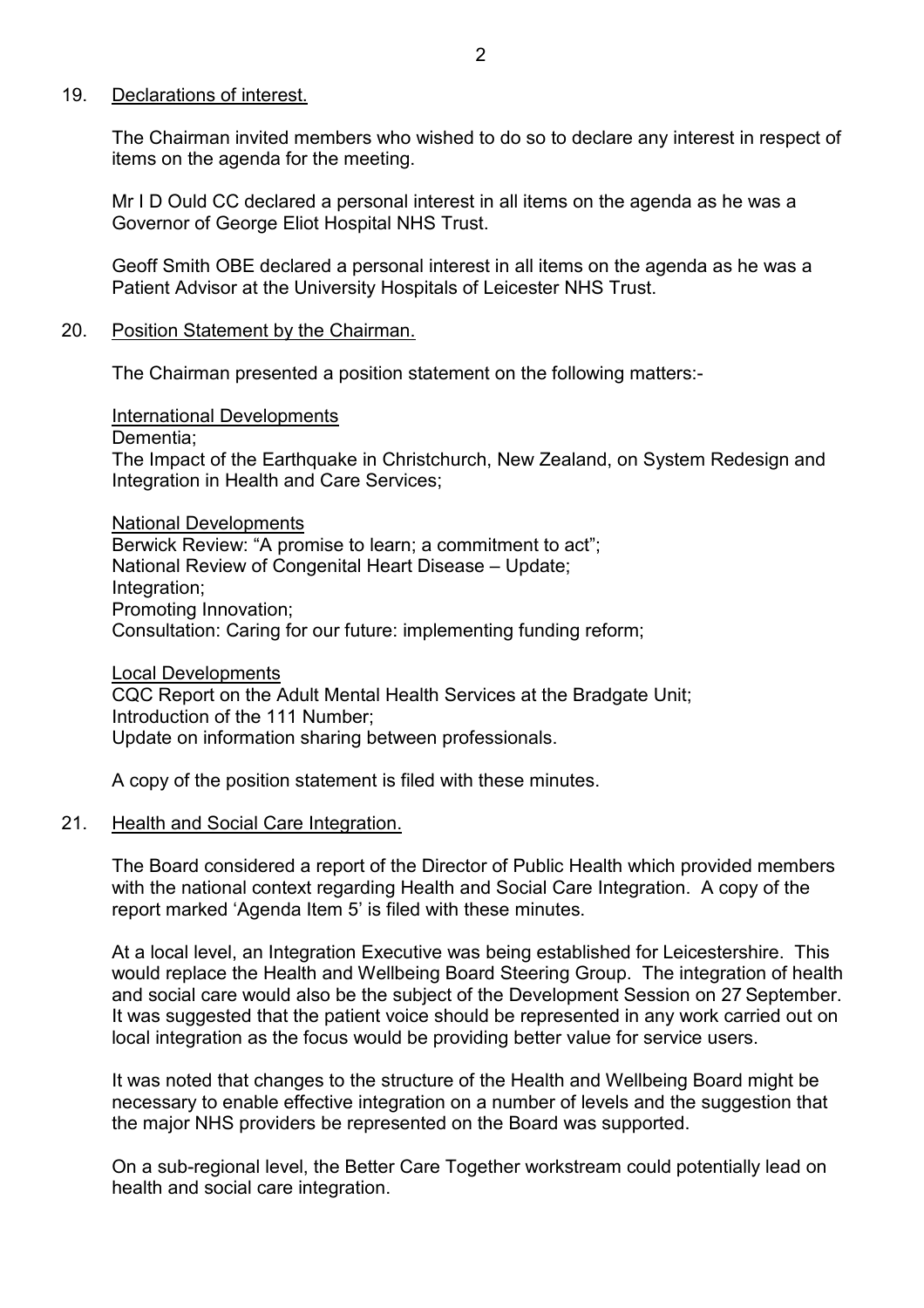## RESOLVED:

- (a) That the report be noted;
- (b) That a report on the future structure of the Health and Wellbeing Board be submitted to the next meeting for consideration.

## 22. Change to the Order of Business.

The Chairman sought and obtained the consent of the Board to vary the order of business from that set out on the agenda.

### 23. Update Report from JSNA/JHWS Steering Board.

The Board considered a report from the Director of Public Health which provided an update on the progress that had made by the JSNA/JHWS Steering Board in developing the Joint Health and Wellbeing Strategy action plans. A copy of the report marked 'Agenda Item 7' is filed with these minutes.

## RESOLVED:

- (a) That the Action Plan of the Integrated Commissioning Board be approved;
- (b) That a subgroup with specific responsibility for the development and delivery of the action plan for improving mental health and wellbeing be established;
- (c) That the Mental Health and Wellbeing Action Plan be submitted to the next meeting of the Health and Wellbeing Board for approval;
- (d) That the Joint Health and Wellbeing Strategy priorities be reviewed to include a focus on Learning Disabilities.

## 24. Local Response to Francis Report.

The Board considered a presentation from the Interim Chief Executive of Leicestershire Partnership NHS Trust (LPT) which summarised the Leicestershire, Leicester and Rutland response to the Francis Report. The presentation also highlighted actions that had been taken by LPT following the recent visit by the Care Quality Commission (CQC). A copy of the slides forming the presentation is filed with these minutes.

The local response to the Francis report was integrated, starting with primary care. It was important for a culture of openness and transparency around lessons learnt to be developed. It would be helpful for the Health and Wellbeing Board to consider specific areas where the patient experience had been improved as a consequence of the Francis Report. Some good examples of a culture of caring had been observed by the CCGs when making unannounced visits.

The openness and transparency of LPT following the recent CQC inspection was welcomed, although the Board had serious concern regarding the outcome of the inspection and the reactive nature of LPT as an organisation. To improve patient care, it would be necessary for the response to include a proactive approach to risk management.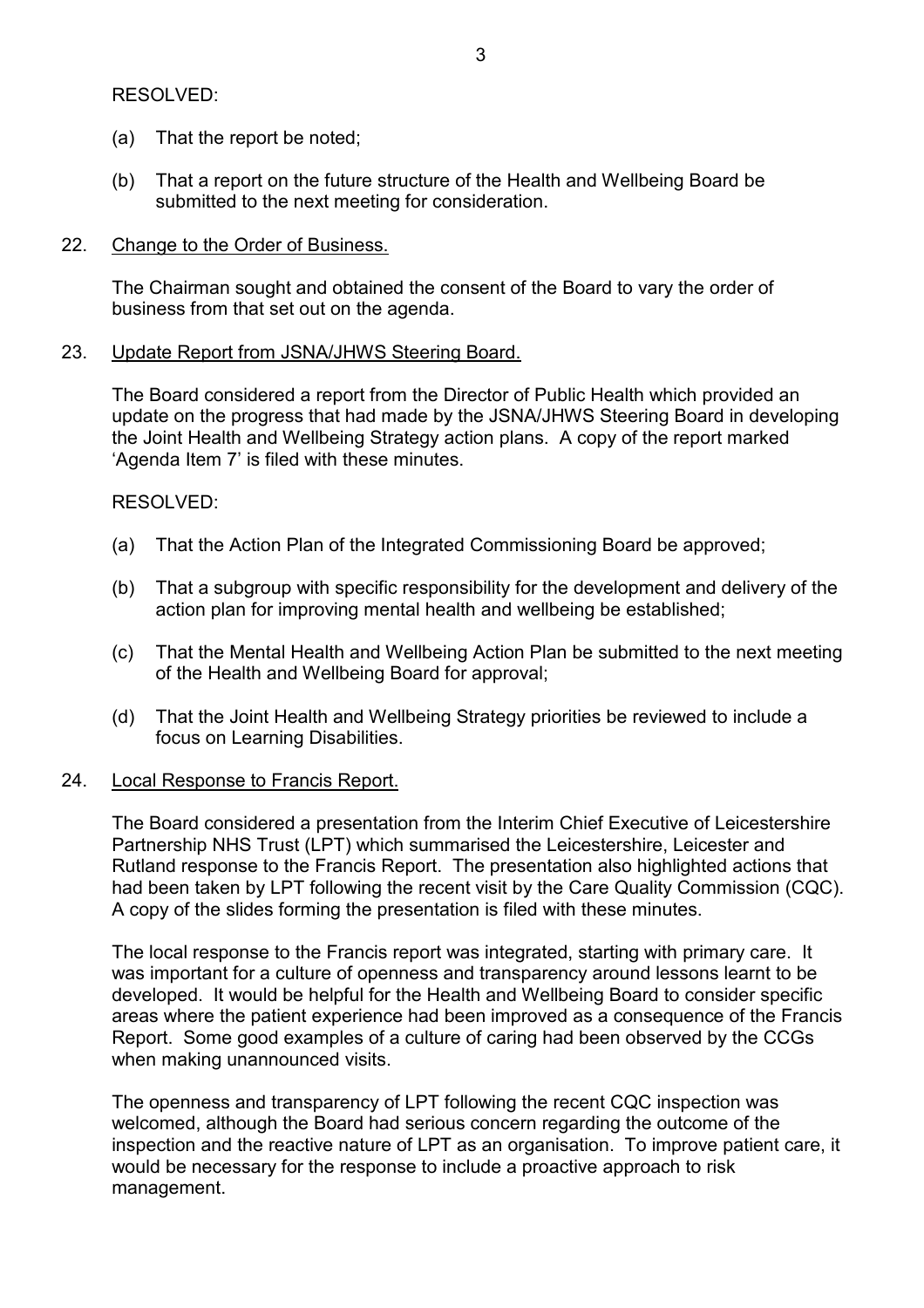Partners were supporting LPT to ensure that improvements in acute mental health services were being delivered across the pathway. It was hoped that this would lead to better services in the long term.

#### RESOLVED:

That a development session be arranged for the Health and Wellbeing Board to consider specific examples of work to improve the patient experience that have been carried out since the publication of the Francis Report and what still needed to be done.

#### 25. Protocol between Health and Wellbeing Board, Health Scrutiny and Healthwatch.

The Board considered a report of the Chief Executive of Leicestershire County Council which sought approval of the protocol between the Health and Wellbeing Board, Health Overview and Scrutiny Committee and Healthwatch Leicestershire. A copy of the report marked 'Agenda Item 8' is filed with these minutes.

### RESOLVED:

That the protocol between the Health and Wellbeing Board, the Health Overview and Scrutiny Committee and Healthwatch Leicestershire be approved, subject to the insertion of the word 'participating' before the words 'observer of the Clinical Commissioning Group Boards' in the second paragraph of page 47.

### 26. Protocol between the Health and Wellbeing Board and the Leicestershire and Rutland LSCB and SAB.

The Board considered a report of the Independent Chair of the Leicestershire and Rutland Local Safeguarding Children Board (LSCB) and Safeguarding Adults Board (SAB) seeking approval of the protocol between the Health and Wellbeing Board, Leicestershire and Rutland LSCB and SAB. A copy of the report, marked 'Agenda Item 9' and an updated version of the protocol is filed with these minutes.

## RESOLVED:

That the protocol between the Health and Wellbeing Board and the Leicestershire and Rutland Local Safeguarding Children Board and Safeguarding Adults Board be approved.

## 27. Performance Report.

The Board considered a report of the Greater East Midlands Commissioning Support Unit (GEM CSU) Performance Team and Leicestershire County Council Chief Executive which set out an overview of current performance against the Board priorities and key aspects of the national performance framework established in relation to Clinical Commissioning Groups (CCGs) and providers, along with associated commentary by exception. A copy of the report marked 'Agenda Item 10' is filed with these minutes.

Arising from discussion the following points were raised:-

(i) It was felt that the level of information contained in the performance report was too detailed. It was suggested that future reports should focus on key themes and highlight innovative work or concerns which could not be resolved through other means.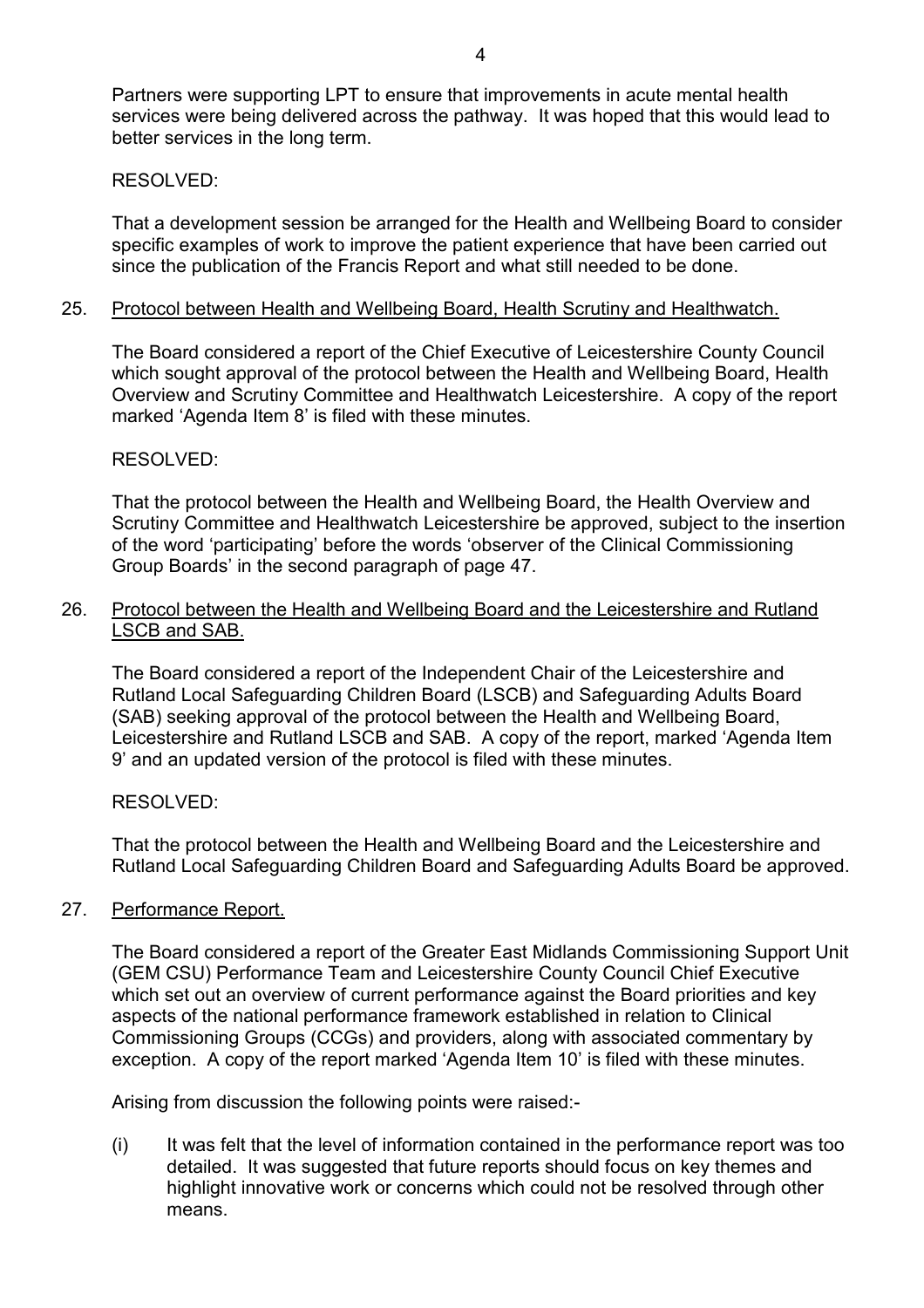- (ii) With regard to Delayed Transfers of Care, it was noted that some of the delays arose due to a shortfall in community care for certain types of rehabilitation. Work was underway to improve provision, which was related specifically to health rather than social care.
- (iii) The CCGs were committed to reducing pressure ulcers to zero; however it was acknowledged that the trajectory for reduction was extremely challenging and would not be achieved. Although progress had been made and areas of excellence which could be used to reduce pressure ulcers in other areas identified, it was felt that avoidable pressure ulcers were unacceptable and that performance in this area would need monitoring.
- (iv) It was expected that reliable data for ambulance response times in urban and rural areas would be available by the beginning of winter 2013.
- (v) The Board raised serious concerns relating to Emergency Care as the current level of performance did not represent good patient care. A number of actions had been put in place to improve performance across the system. These included changing GP opening hours and arrangements for home visiting; the development of the ambulatory care pathway; the introduction of single door access to the Emergency Department; consultant triage when GPs telephoned to get patients admitted; and improved discharge arrangements. These measures had not yet resulted in a sustained improvement in performance; accordingly the Urgent Care Board would continue to manage the situation on a weekly basis.
- (vi) The openness and transparency of UHL with regard to the problems with Emergency Care performance was welcomed, as was the system-wide approach to solving them. The remaining significant issues to be addressed related to the flow of patients internally through UHL. In response to this, UHL was creating a single urgent care floor. A strategic outline business case had been submitted to the Trust Development Authority. Once approved, a formal timeline would be put in place. It was expected that more details would be available later in the year.
- (vii) Concern was expressed that a number of plans had been made previously to address Emergency Care performance and that they had not been successful. The Board was advised that the current plan had a number of key differences, namely:-
	- The system wide approach;
	- The high level co-operation of UHL with the process;
	- Consultants from the Acute Medical Unit and discharge were involved as well as consultants within the Emergency Department;
	- Admissions were being audited to identify whether changes in GP practice could have prevented them.
- (viii) It was noted that clinical problem solving had been used to improve performance for stroke care, cancer care and ophthalmology. This involved understanding where the problems arose and considering good local examples of commissioning.
- $(ix)$  It was noted that performance for admissions to care homes for the  $65+$  had deteriorated. This was an important issue which would require further consideration.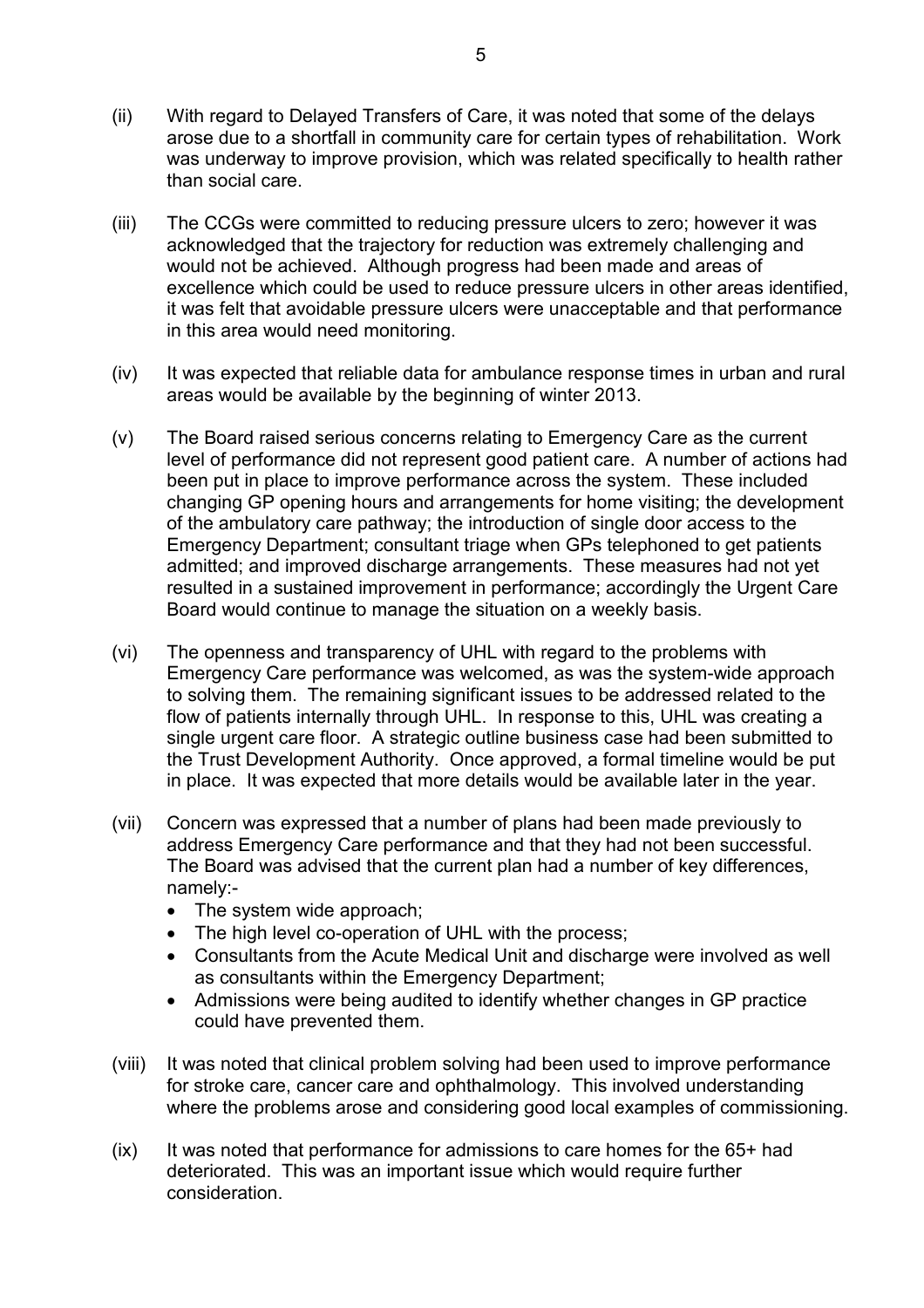RESOLVED:

- (a) That the progress made to date in developing the performance framework be noted;
- (b) That the performance summary and issues identified this quarter and actions planned in response to improve performance be noted;
- (c) That the Director of Public Health be authorised to make amendments to the map attached as Appendix 1 to the report in conjunction with other structure changes within the performance framework.

### 28. Confirm and Challenge Progress on Action Plans from each of the Subgroups.

The Board received oral reports from the Chairmen of the subgroups on progress with delivering the action plans for the Joint Health and Wellbeing Strategy.

It was reported that delivery of the Staying Healthy action plan was on track. Procurement of a new sexual health service had been completed and would be commencing on 1 January 2014. Performance of the provider for substance misuse services had improved.

There was nothing to report from the Integrated Commissioning Board or Health Protection Board.

RESOLVED:

That the information now provided be noted.

29. Annual Report of the Director of Public Health.

The Board considered a report of the Director of Public Health which presented his Annual Report for 2013. A copy of the report marked 'Agenda Item 12' is filed with these minutes.

RESOLVED:

- (a) That the Annual Report of the Director of Public Health be received;
- (b) That the recommendations in the report be supported.
- 30. Emergency Care Update.

The Board considered an oral report from the Managing Director of East Leicestershire and Rutland CCG and the Chairman of West Leicestershire Clinical Commissioning Group which provided an update on actions being taken to improve emergency care in Leicestershire.

It was noted that a lot of performance issues for the NHS in Leicestershire related to emergency care. The focus to resolve these issues had shifted from the emergency department itself to the whole system. The Urgent Care Board met every Thursday to consider current performance and actions that needed to be taken.